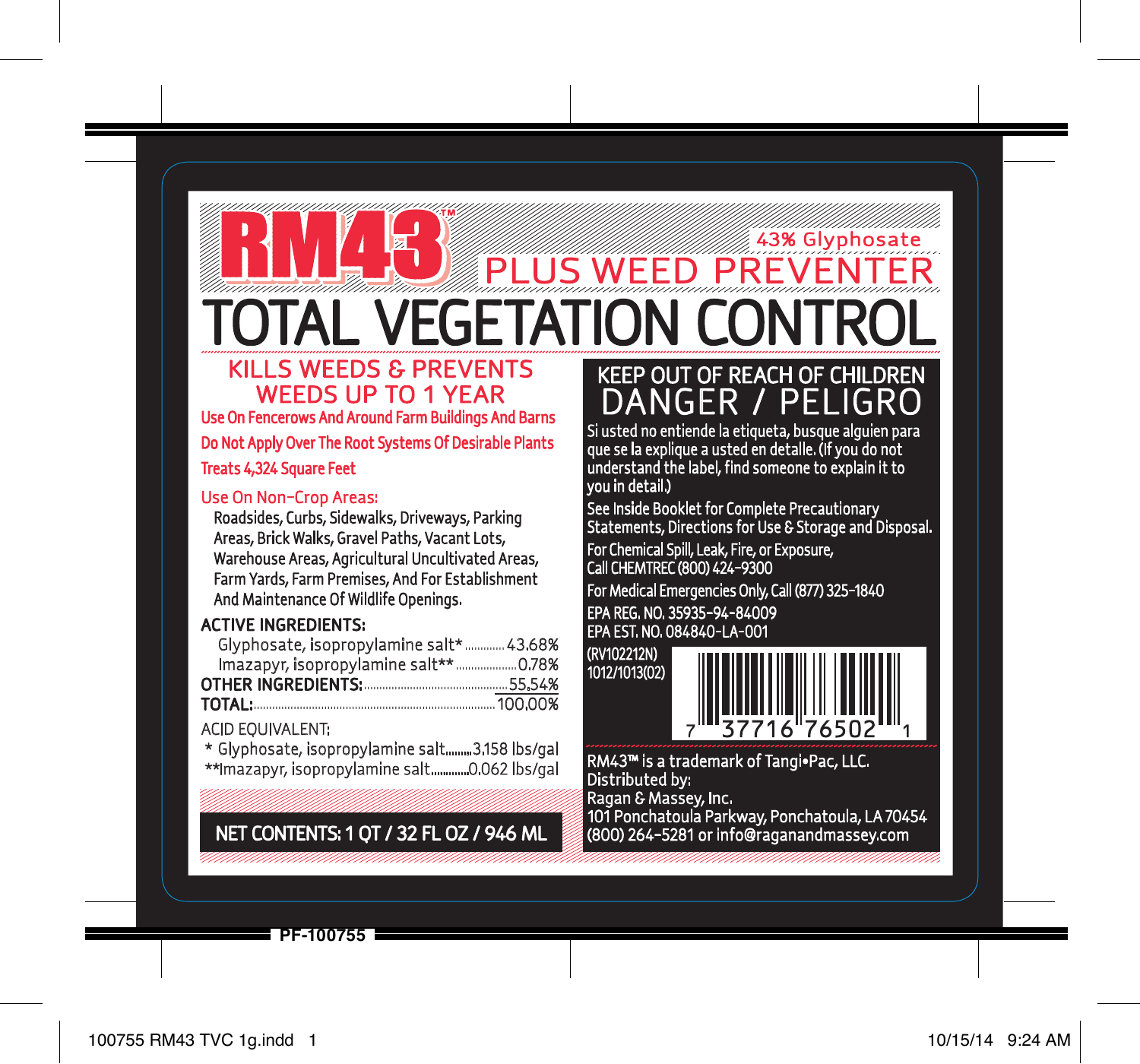## **RM43™ 43% GLYPHOSATE PLUS WEED PREVENTER**

## **KEEP OUT OF REACH OF CHILDREN DANGER – PELIGRO**

Si usted no entiende la etiqueta, busque alguien para que se la explique a usted en detalle. (If you do not understand the label, find someone to explain it to you in detail.)

## **PRECAUTIONARY STATEMENT HAZARDS TO HUMANS AND DOMESTIC ANIMALS DANGER – PELIGRO**

Corrosive. Causes irreversible eye damage. Harmful if swallowed. Do not get in eyes or on clothing.

| <b>FIRST AID</b>                                                                            |                                                                                                                                                                                                                                                                                                  |  |
|---------------------------------------------------------------------------------------------|--------------------------------------------------------------------------------------------------------------------------------------------------------------------------------------------------------------------------------------------------------------------------------------------------|--|
| IF IN EYES                                                                                  | • Hold eve open and rinse slowly and gently with water for 15 to 20 minutes.<br>• Remove contact lenses, if present, after the first 5 minutes, then continue rinsing eve.<br>• Call a poison control center or doctor for treatment advice.                                                     |  |
| IF                                                                                          | • Call a poison control center or doctor immediately for treatment advice.<br>• Have person sip a glass of water if able to swallow.<br><b>SWALLOWED</b> $\cdot$ Do not induce vomiting unless told to by a poison control center or doctor.<br>• Do not give anything to an unconscious person. |  |
| HOT LINE NUMBER: Have the product container or label with you when calling a poison control |                                                                                                                                                                                                                                                                                                  |  |

**HOT LINE NUMBER:** Have the product container or label with you when calling a poison control center or doctor, or going for treatment. You may also contact 1-877-325-1840 for emergency medical treatment information.

### **For Chemical Spill, Leak, Fire, or Exposure, Call CHEMTREC (800) 424-9300 For Medical Emergencies Only, Call (877) 325-1840**

EPA Reg. No. 35935-94-84009 EPA Est. No. 084840-LA-001 See Attached Booklet for Complete Precautionary Statements, Directions for Use & Storage and Disposal.

Distributed by: Ragan & Massey, Inc. 101 Ponchatoula Parkway • Ponchatoula, LA 70454 (800) 264-5281 • info@raganandmassey.com

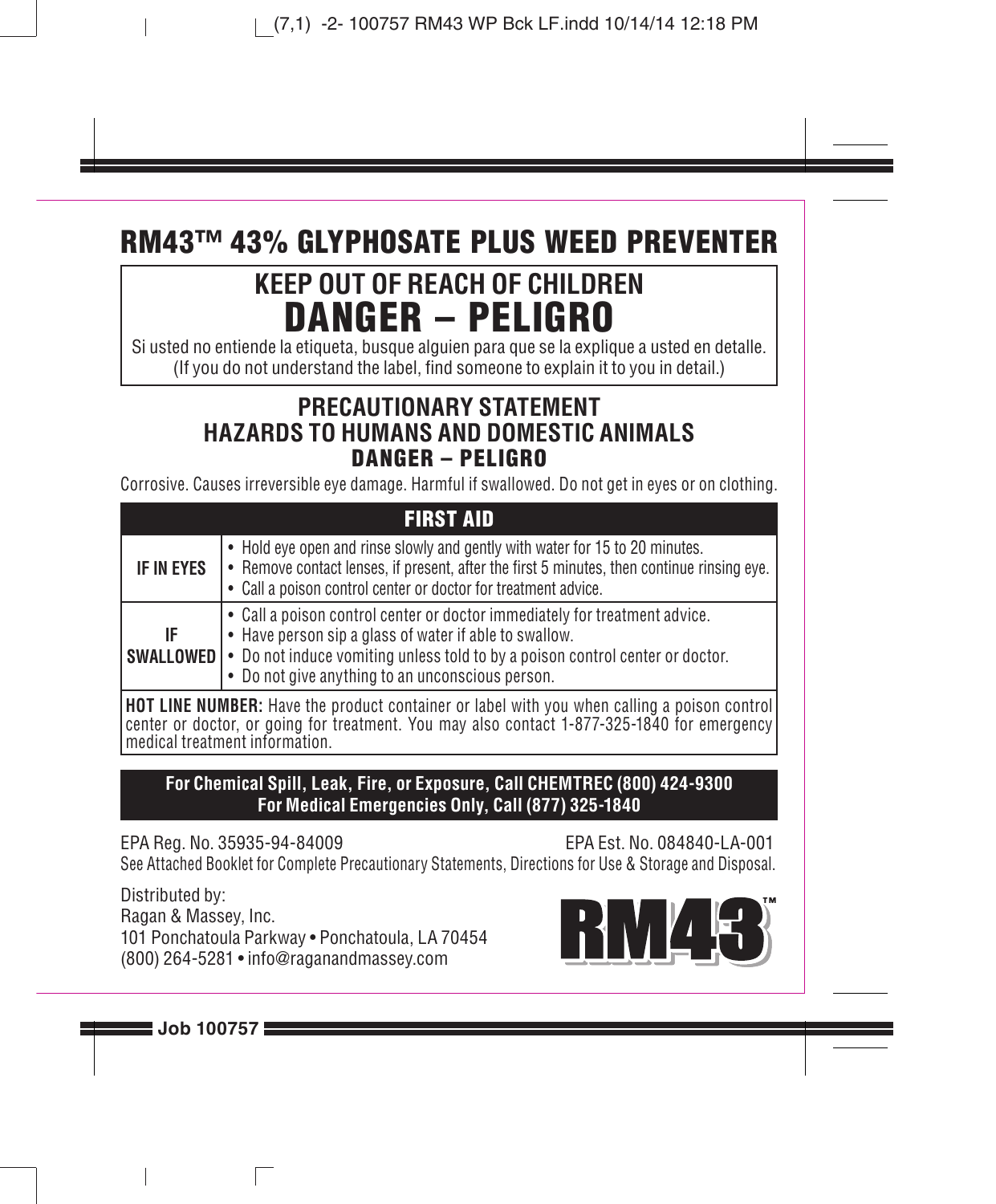### **PERSONAL PROTECTIVE EQUIPMENT (PPE):**

Some materials that are chemical-resistant to this product are natural rubber > 14 mils. If you want more options, follow the instructions for category A on an EPA chemicalresistance selection chart.

#### **Mixers, loaders, applicators, and other handlers must wear:**

- Long-sleeve shirt and long pants,
- Shoes plus socks,
- Chemical resistant gloves for all mixers and loaders, plus applicators using handheld equipment,
- Protective eyewear (goggles, face shield, or safety glasses).

Follow manufacturer's instructions for cleaning/maintaining PPE. If no such instructions for washables exist, use detergent and hot water. Keep and wash PPE separately from other laundry. Discard clothing and other absorbent materials that have been drenched or heavily contaminated with this product's concentrate. Do not reuse them.

## **USER SAFETY RECOMMENDATIONS**

### **Users should:**

- Wash hands with plenty of soap and water before eating, drinking, chewing gum, using tobacco, or using the toilet.
- Remove clothing/PPE immediately if pesticide gets inside. Then wash thoroughly and put on clean clothing.
- Remove PPE immediately after handling this product.
- Wash the outside of gloves before removing. As soon as possible, wash thoroughly and change into clean clothing.

## **ENVIRONMENTAL HAZARDS**

This product is toxic to plants. Drift and run-off may be hazardous to plants in water adjacent to treated areas. Do not apply directly to water, or to areas where surface water is present, or to intertidal areas below the mean high water mark. Do not contaminate water when disposing of equipment washwater or rinsate. See Directions for Use for additional precautions and requirements.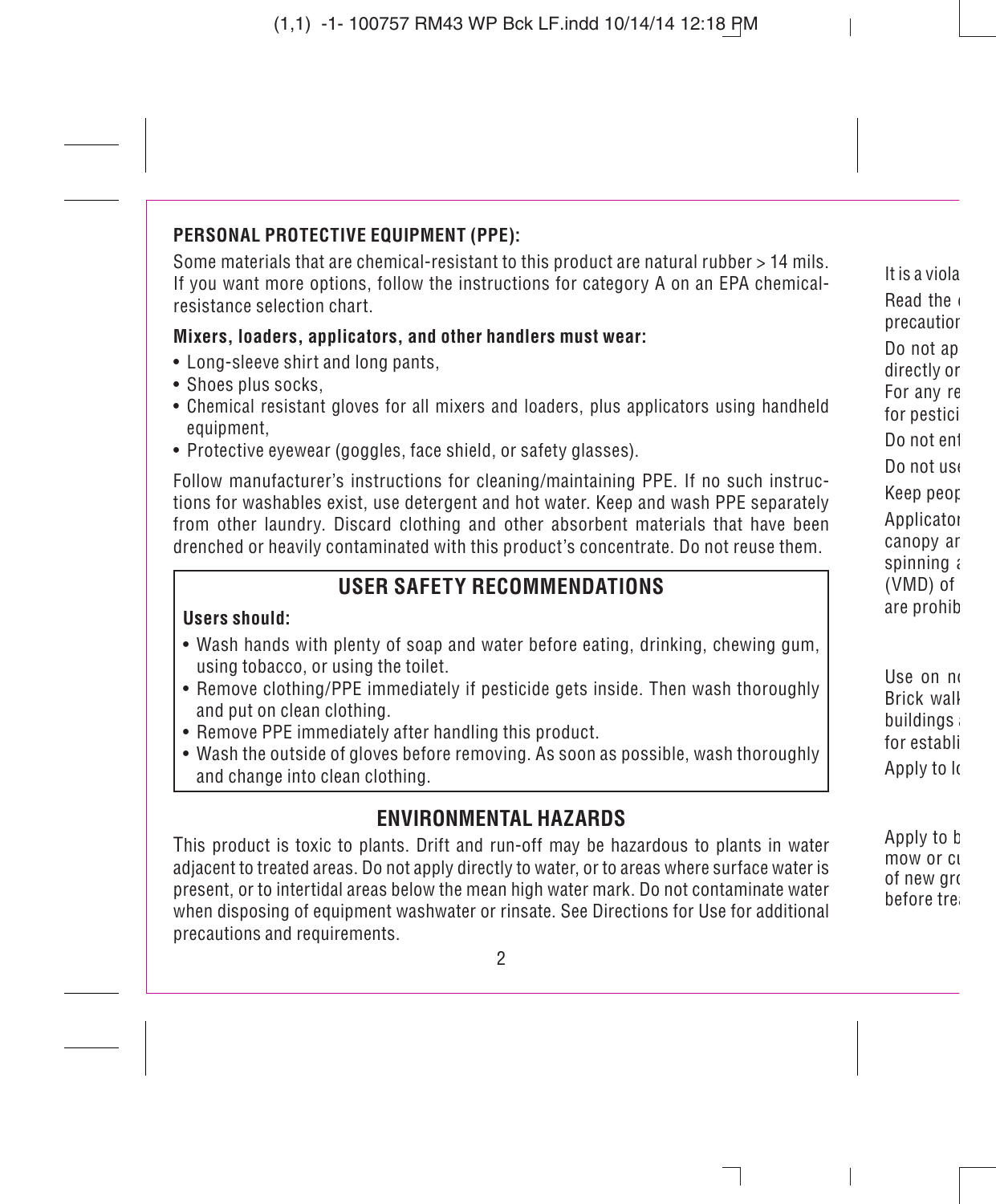# **DIRECTIONS FOR USE**

It is a violation of Federal law to use this product in a manner inconsistent with its labeling.

Read the entire label before using this product. Use strictly in accordance with label precautionary statements and directions.

Do not apply this product in a way that will contact workers or other persons, either directly or through drift. Only protected handlers may be in the area during application. For any requirements specific to your State or Tribe, consult the agency responsible for pesticide regulation.

Do not enter or allow others to enter treated areas until sprays have dried.

Do not use on feed or food crops.

Keep people and pets out of the area during application.

Applicators are required to use a nozzle height below 4 feet above the ground or plant  $c$ anopy and coarse or coarser droplet size (ASABE S572) or, if specifically using a spinning atomizer nozzle, applicators are required to use a volume mean diameter (VMD) of 385 micros or greater. Applications with wind speeds greater than 10 mph are prohibited. Applications into temperature inversions are prohibited.

## **WHERE TO USE**

Use on non-crops areas: Roadsides, Curbs, Sidewalks, Driveways, Parking areas, Brick walks, Gravel paths, Vacant lots, Warehouse areas, Fencerows, Around farm buildings and barns, Agricultural uncultivated areas, Farm yards, Farm premises, and for establishment and maintenance of wildlife openings.

Apply to locations only where no vegetation growth is desired for up to one year.

## **WHEN TO USE**

Apply to bare ground or when weeds are present. If weeds are taller than six inches, mow or cut down weeds and remove debris before treatment, and allow for 2 weeks of new growth. If woody vines or brush is mowed or cut, wait until full leaf formation before treatment.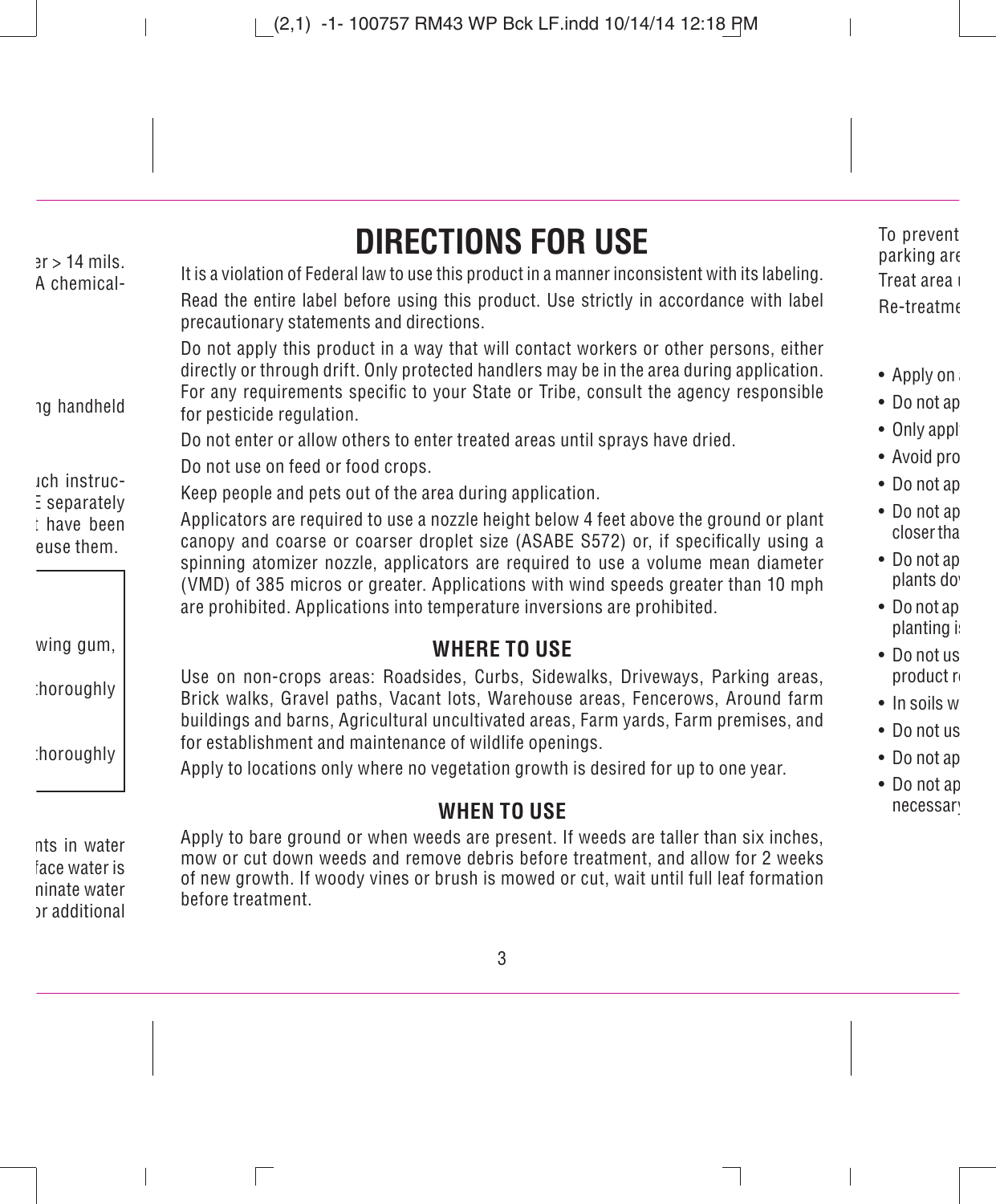To prevent growth of weeds under asphalt driveways, play areas, tennis courts and parking areas, apply this product before laying surfacing materials.

Treat area uniformly to maximize results.

Re-treatment every 6 to 8 months may be necessary in areas of heavy rainfall.

## **RESTRICTIONS**

- Apply on a sunny day with temperatures above 60°F.
- Do not apply to or allow product to drift onto desirable plants.
- Only apply to areas where no vegetation is desired for one year.
- Avoid product runoff to nearby desirable plants.
- Do not apply near bodies of water including, fish pools, ponds, lakes or streams.
- Do not apply over the root systems of desirable plants. For trees and shrubs do not apply closer than twice the distance from the trunk to the drip line as roots may be within this area.
- Do not apply to slopes in landscape as movement on soil surfaces may damage desirable plants down slope.
- Do not apply next to a fence if desirable vegetation is growing on the other side, or if future planting is intended.
- Do not use before planting lawns, fruits, vegetables, flowers, or other plants because this product remains active in soil for up to one year.
- In soils with heavy clay, weed control may exceed one year.
- Do not use on desirable turf.
- Do not apply when wind speeds are greater than 10 mph.
- Do not apply to powdery, dry or light sandy soils when the soil may be blown by wind. If necessary soil surface should be settled by rain or irrigation.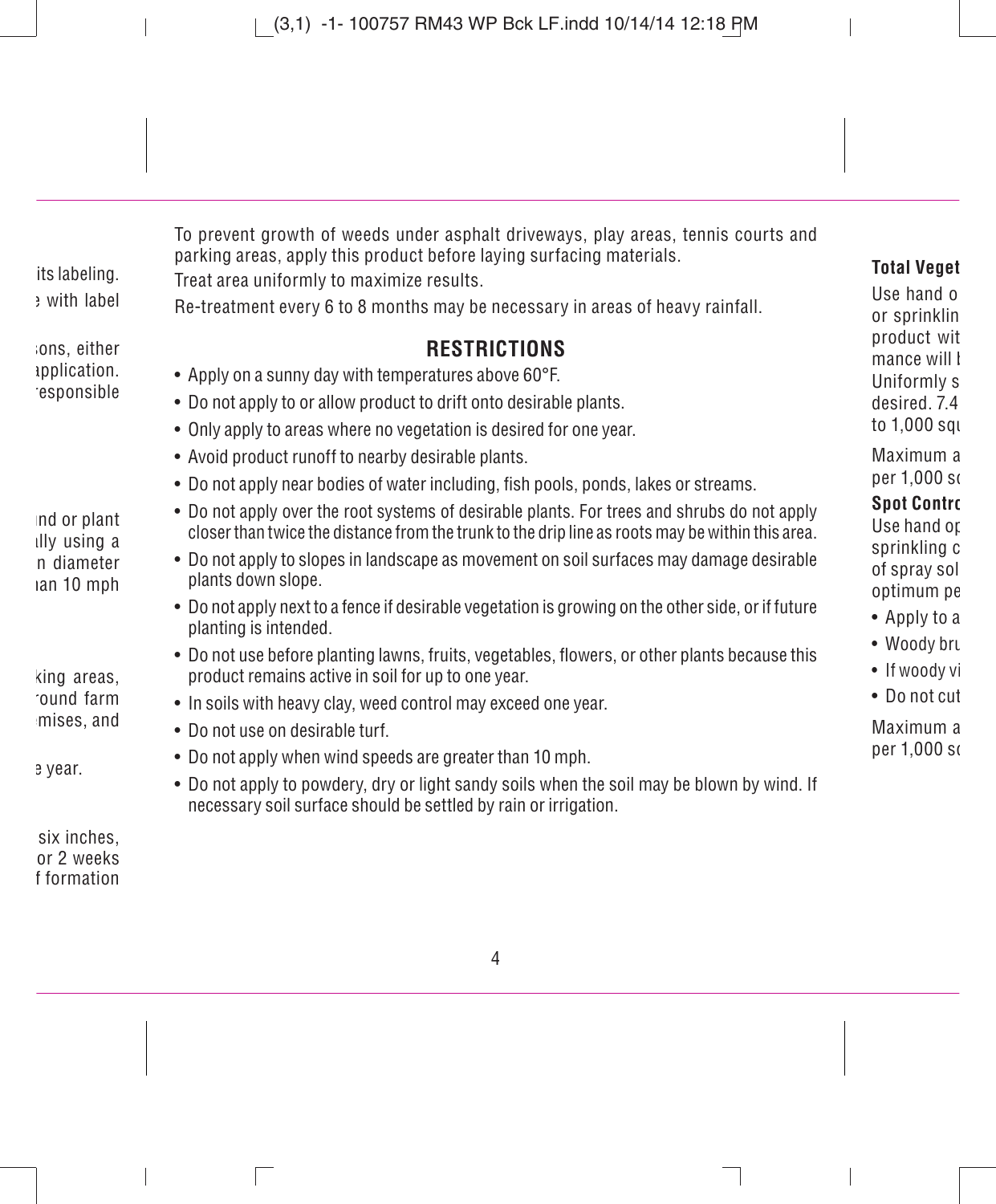## **HOW TO APPLY**

#### **Total Vegetation Control (Bareground)**

Use hand operated spray equipment such as backpack sprayers, pump-up sprayers or sprinkling cans, or ATV/Tractor mounted sprayers. Mix 7.4 fl . oz. (0.46 pints) of product with water to produce 1 to 10 gallons of spray solution. Optimum performance will be achieved from applications to actively growing weeds in early summer. Uniformly spray the mix over areas where total vegetation control and bareground is desired. 7.4 fl. oz. of product within 1 to 10 gallons of spray solution should be applied. to 1.000 square feet.

Maximum application rate of this product is 2.5 gallons per acre per year (7.4 fl. oz.) per 1,000 sq. ft. per year).

#### **Spot Control of Brush, Vines, and Weeds**

Use hand operated spray equipment such as backpack sprayers, pump-up sprayers or sprinkling cans, or ATV/Tractor mounted sprayers. Mix 6 oz. of product per 1 gallon of spray solution. Thoroughly and uniformly spray foliage of woody plants to wet. For optimum performance:

- Apply to actively growing brush, vines and weeds.
- Woody brush and vines are controlled better in late summer and fall after fruit formation.
- If woody vines and brush are mowed or cut, wait until full leaf formation before treatment.
- Do not cut or mow brush, vines or perennial weeds for 2 months following treatment.

Maximum application rate of this product is 2.5 gallons per acre per year (7.4 fl. oz. per 1,000 sq. ft. per year).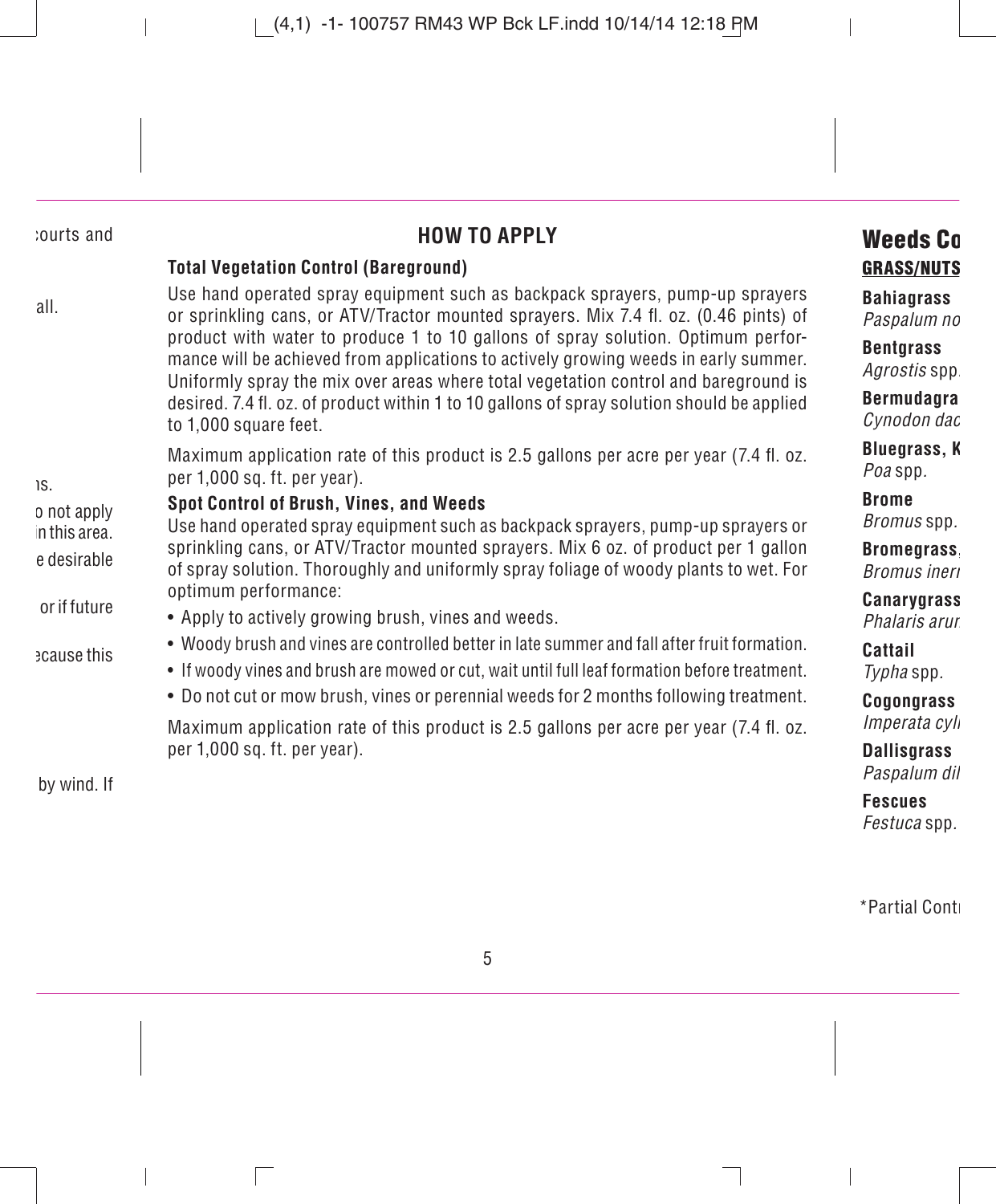### **Weeds Controlled Lists GRASS/NUTSEDGE WEED SPECIES CONTROLLED**

**Bahiagrass** Paspalum notatum

**Bentgrass** Agrostis spp.

**Bermudagrass** Cynodon dactylon

**Bluegrass, Kentucky** Poa spp.

**Brome** Bromus spp.

**Bromegrass, smooth** Bromus inermis

**Canarygrass, reed** Phalaris arundinacea

**Cattail** Typha spp.

**Cogongrass** Imperata cylindrical

**Dallisgrass** Paspalum dilatatum

**Fescues** Festuca spp.

\*Partial Control \*Partial Contro

**Fescue, tall** Festuca arundinacea

**Guineagrass** Panicum maximum

**Johnsongrass** Sorghum halepense

**Kikuyugrass** Pennisetum clandestinum

**Knotarass** Paspalum distichum

**Muhly, wirestem** Muhlenbergia frondonsa

**Napier grass** Pennisetum purpureum

**Nutsedge; purple, yellow** Cyperus rotundus Cyperus esculentus

**Orchardgrass** Dactylis glomerata

**Pampas grass** Cortaderia spp.

**Panicum** Panicum spp. **Para grass** Brachiaria mutica

**Phragmites\*** Phragmites spp.

**Quackgrass** Agropyron repens

**Reed, giant** Arundo donax

**Ryegrass, perennial** Lolium perenne

**Timothy** Phleum pratense

**Torpedograss\*** Panicum repens

**Vaseygrass** Paspalum urvillei

**Velvetgrass** Holcus spp.

**Wheatgrass, western** Agropyron smithii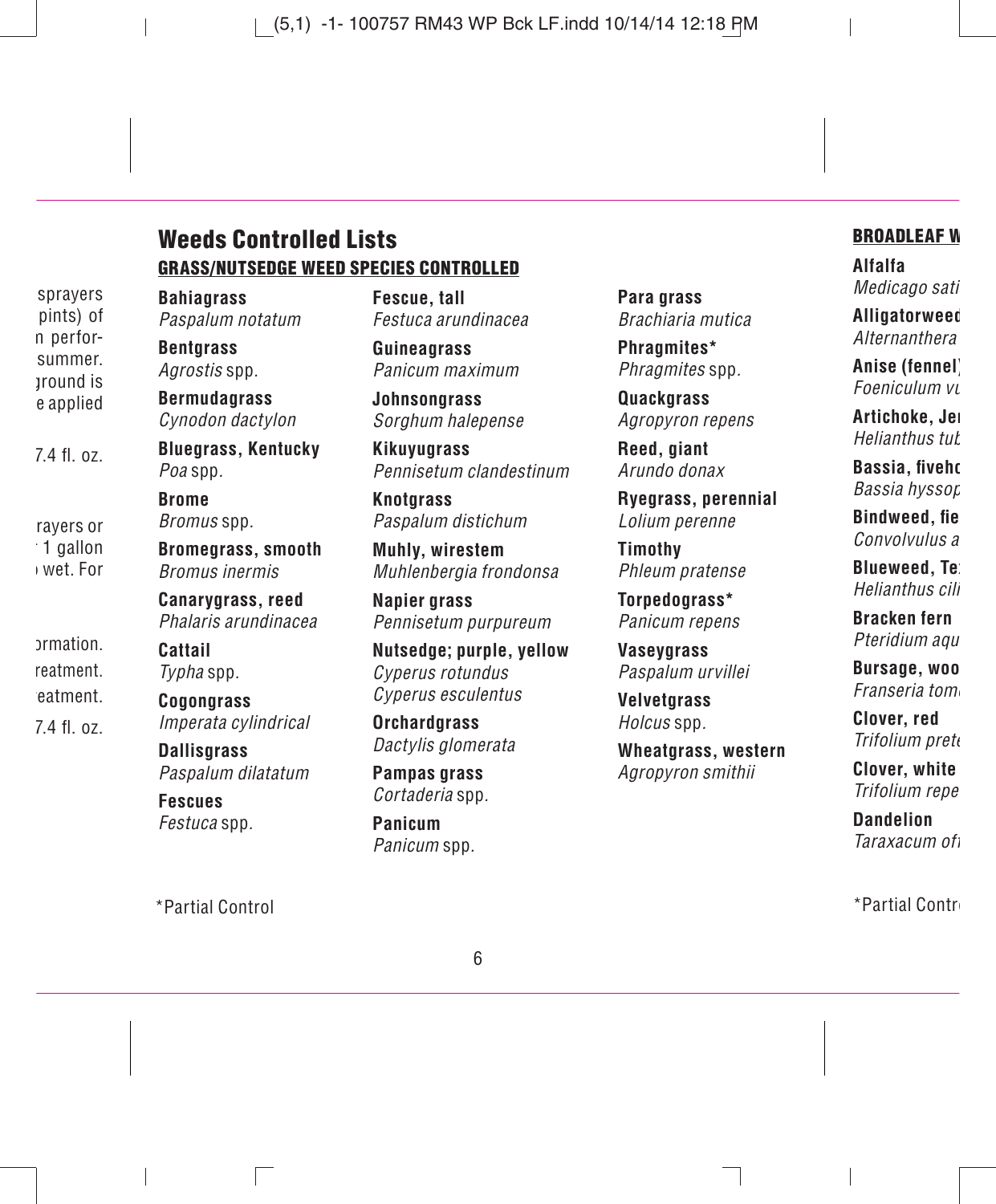#### **BROADLEAF WEED SPECIES CONTROLLED**

**Alfalfa** Medicago sativa

**Alligatorweed\*** Alternanthera philoxeroides

**Anise (fennel)** Foeniculum vulgare

**Artichoke, Jerusalem** Helianthus tuberosus

**Bassia, fi vehook** Bassia hyssopifolia

**Bindweed** field Convolvulus arvensis

**Blueweed, Texas** Helianthus ciliaris

**Bracken fern** Pteridium aquilinum

**Bursage, woollyleaf** Franseria tomentosa

**Clover, red** Trifolium pretense

**Clover, white** Trifolium repens

**Dandelion** Taraxacum officinale

\*Partial Control \*Partial Contro

**Dock, curly** Rumex crispus

**Dogbane, hemp** Apocynum cannabinum

**Fiddleneck** Amsinckia spp.

**Fleabane** Erigeron spp.

**Fleabane, hairy** Conyza bonariensis

**Horsenettle** Solanum carolinense

**Horseradish** Armoracia rusticana

**Ice plant** Mesembryanthemum crystallinum

**Knapweed** Centaurea repens

**Kochia** Kochia scoparia

**Lantana** Lantana camara

**Lespedeza** Lespedeza spp. **Lettuce, prickly** Lactuca serriola

**Milkweed** Asclepias spp.

**Mullein, common** Verbascum thapsus

**Nightshade, silverleaf** Solanum elaeagnifolium

**Poison hemlock** Conium maculatum

**Ragweed, common** Ambrosia artemisiifolia

**Ragweed, giant** Amhrosia trifida

**Smartweed, Pennsylvania** Polygonum pensylvanicum

**Smartweed, swamp** Polygonum coccineum

**Sowthistle, annual** Sonchus oleraceus

**Spurge, leafy\*** Euphorbia esula

**Starthistle, yellow** Centaurea solstitalis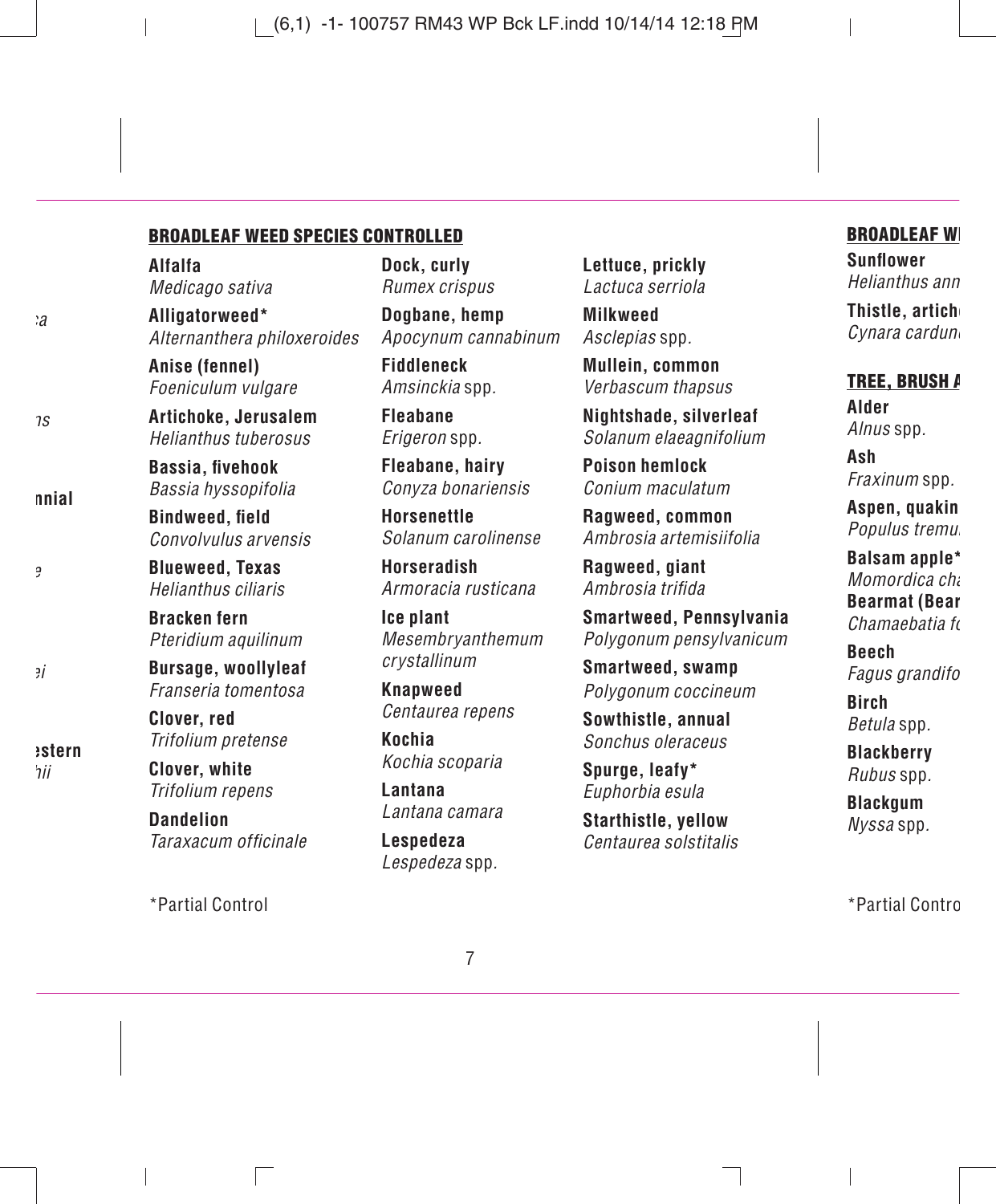#### **BROADLEAF WEED SPECIES CONTROLLED** *(continued)*

**Sunfl ower** Helianthus annuus

**Thistle, artichoke** Cynara cardunculus **Thistle, Canada** Cirsium arvense

**Thistle, Russian** Salsola kali

#### **TREE, BRUSH AND VINE SPECIES CONTROLLED**

**Alder** Alnus spp.

**Ash** Fraxinum spp.

**Aspen, quaking** Populus tremuloides

**Balsam apple\*** Momordica charantia **Bearmat (Bearclover)** Chamaebatia foliolosa

**Beech** Fagus grandifolia

**Birch** Betula spp.

**Blackberry** Rubus spp.

**Blackgum** Nyssa spp. **Bracken** Peridium spp.

**Broom:**

**French** Cytisus monspessulanus

**Scotch** Cytisus scoparius

**Buckwheat, California\*** Eriogonum fasciculatum

**Cascara\*** Rhamnus purshiana

**Catsclaw\*** Acacia greggi

**Ceanothus\*** Ceanothus spp.

**Chamise** Adenostoma fasciculatum **Cherry: Bitter** Prunus emarginata

**Black** Prunus serotina

**Pin** Prunus pensylvanica

**Coyote brush** Baccharis consanguinea

**Creeper, Virginia\*** Parthenocissus quinquefolia

**Dewberry** Rubus trivialis

**Dogwood** Cornus spp.

**Elderberry** Sambucus spp.

**Elm\*** Ulmus spp.

\*Partial Control

**Velvetleaf** Abutilon theophrasti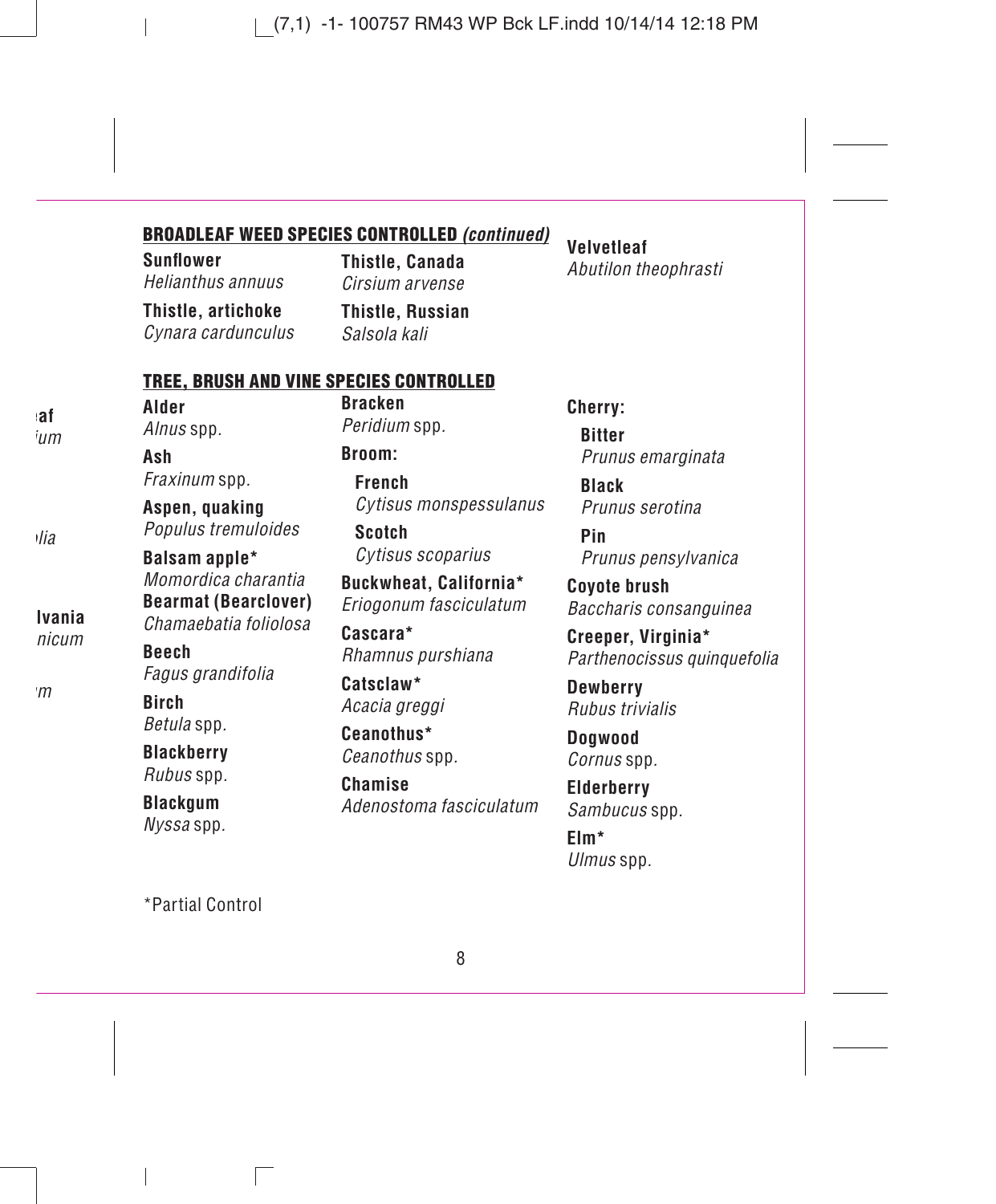#### **TREE, BRUSH AND VINE SPECIES CONTROLLED** *(continued)*

**Eucalyptus** Eucalyptus spp.

**Gorse** Ulex europaeus

**Hasardia\*** Haplopappus squamosus

**Hawthorn** Crataegus spp.

**Hazel** Corylus spp.

**Hickory\*** Carya spp.

**Holly, Florida/ Brazillian Peppertree\*** Schinus terebinthifolius

**Honeysuckle** Lonicera spp.

**Hornbean, American\*** Carpinus caroliniana

**Kudzu** Pueraria lobata

**Locust, black\*** Robinia pseudoacacia **Madrone** Arutus menziesii

**Manzanita** Arctostaphylos spp.

**Maple: Red\*\*** Acer rubrum

**Sugar** Acer saccharum

**Vine** Acer circinatum

**Monkey Flower\*** Mimulus guttatus

#### **Oak:**

**Black\*** Quercus velutina

**Northern Pin** Quercus palustris

**Post** Quercus stellate

**Red** Quercus rubra

**Southern Red** Quercus falcate **White\*** Quercus alba

**Persimmon\*** Diospyros spp.

**Pine** Pinus spp.

**Poison Ivy** Rhus radicans

**Poison Oak** Rhus toxicodendron

**Poplar, yellow\*** Liriodendron tulipfera

**Raspberry** Rubus spp.

**Redbud, eastern** Cercis canadensis

**Redvine\*** Brunnichia ovate

**Rose, multiflora** Rosa multiflora

**Russian olive\*\*** Elaeagnus angustifolia

**Sage: black, white** Salvia spp.

\*Partial control

\*\*This product is not registered in California for use on Russian olive.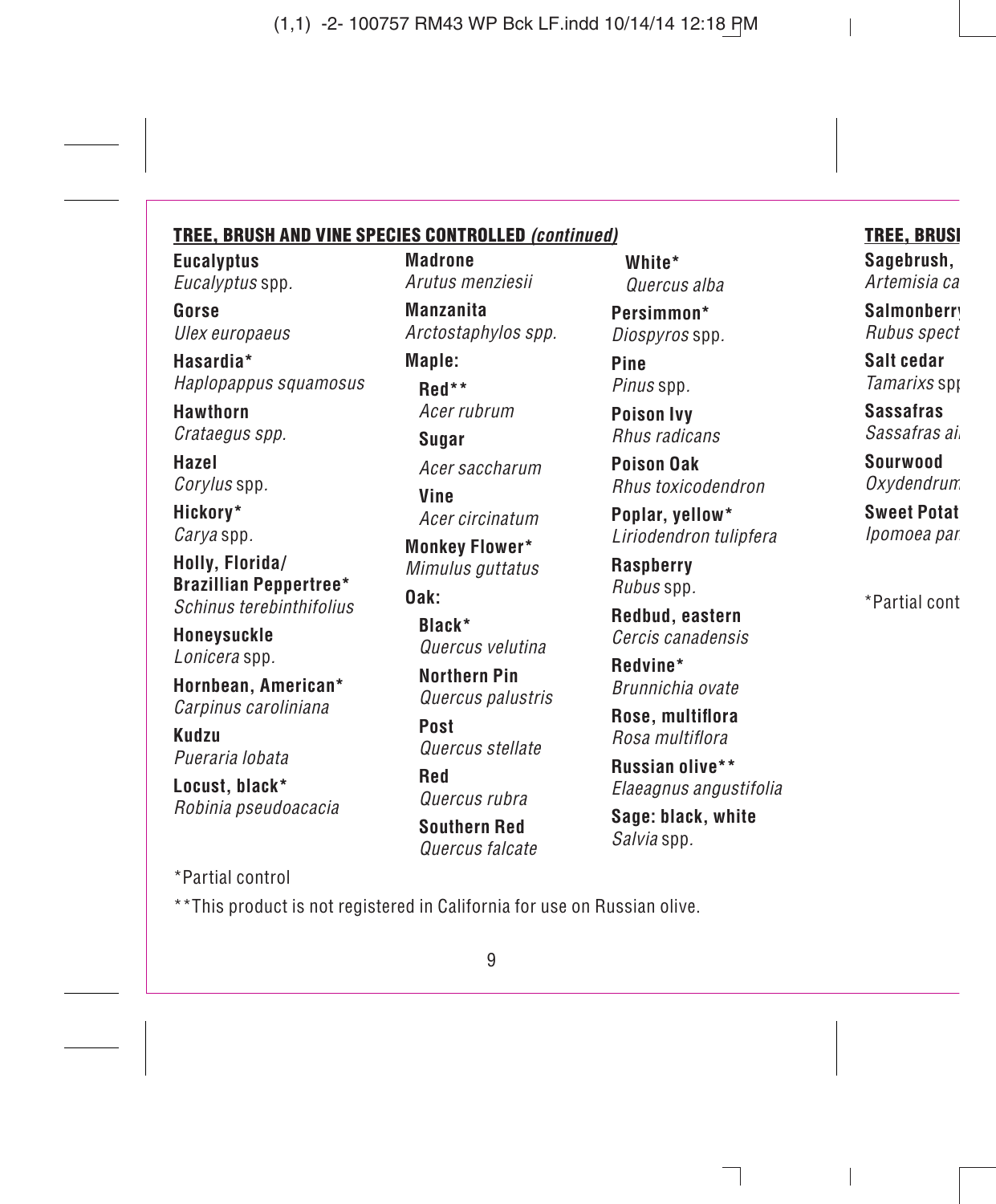#### **TREE, BRUSH AND VINE SPECIES CONTROLLED** *(continued)*

**Sagebrush, California** Artemisia californica

**Salmonberry** Rubus spectabilis

**Salt cedar** Tamarixs spp.

**Sassafras** Sassafras aibidum

**Sourwood** Oxydendrum arboreum

**Sweet Potato Wild** Ipomoea pandurata

\*Partial control

**Sumac: Poison\*** Rhus vernix

> **Smooth\*** Rhus glabra

**Winged\*** Rhus Copallina

**Sweetgum** Liquidambar styraciflua

**Swordfern\*** Polystichum munitum

**Tallowtree, Chinese** Sapium sebiferum

**Tan Oak** Lithocarpus densiflorus

**Thimbleberry** Rubus parviflorus

**Tobacco, tree\*** Nicotiana glauca

**Trumpetcreeper\*** Campsis radicans

**Waxmyrtle, southern\***

Myrica cerifera

**Willow** Salix spp.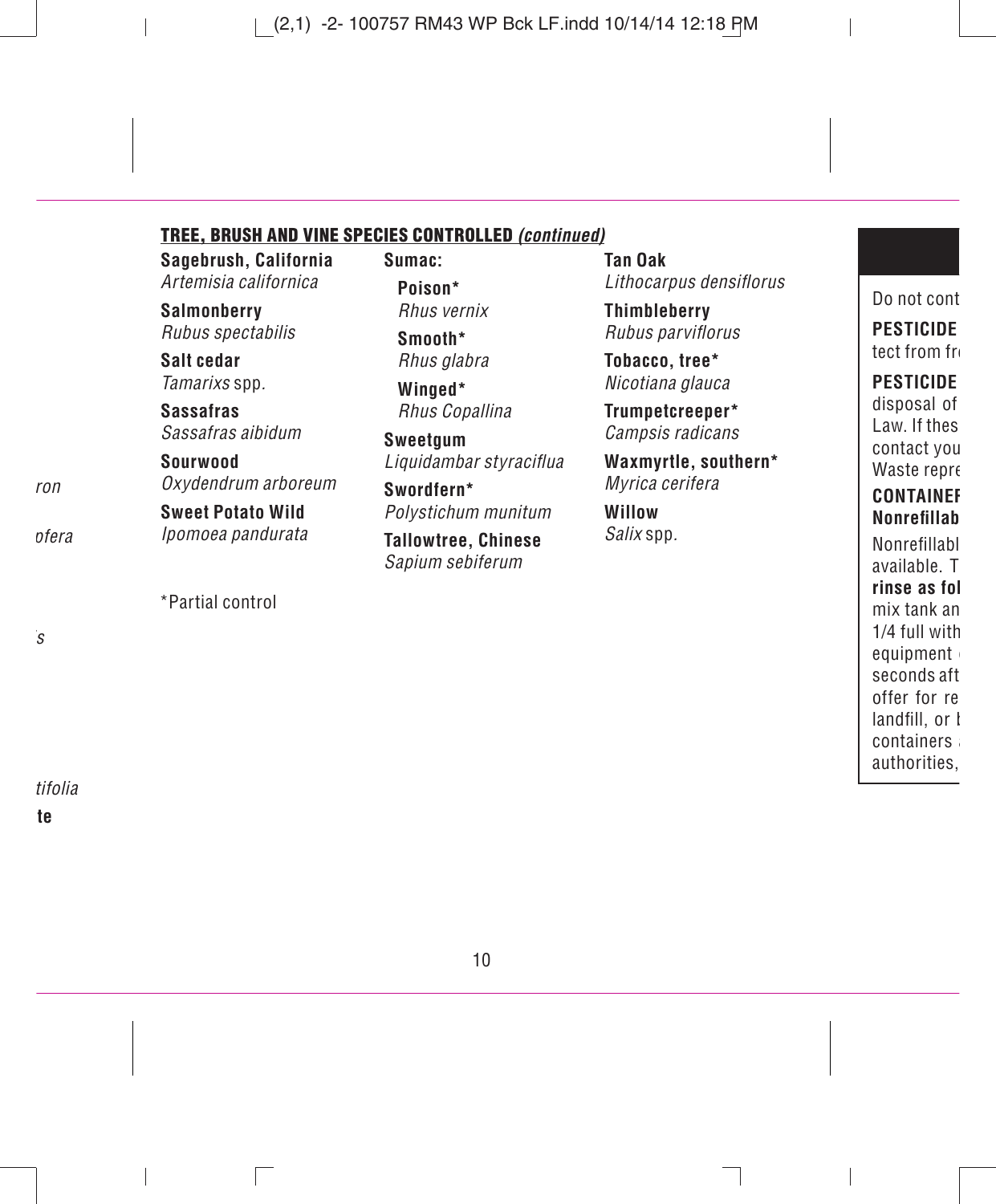## **STORAGE AND DISPOSAL**

Do not contaminate water, foodstuffs, feed or seed by storage or disposal.

**PESTICIDE STORAGE:** Store product in original container in a safe place and protect from freezing.

**PESTICIDE DISPOSAL:** Pesticide wastes may be acutely hazardous. Improper disposal of excess pesticide, spray mixture, or rinsate is a violation of Federal Law. If these wastes cannot be disposed of by use according to label instructions, contact your State Pesticide or Environmental Control Agency, or the Hazardous Waste representative at the nearest EPA Regional Office for guidance.

#### **CONTAINER DISPOSAL:**

#### **Nonrefi llable containers smaller than 5 gallons:**

Nonrefillable container. Do not reuse or refill this container. Offer for recycling if available. Triple rinse container (or equivalent) promptly after emptying. **Triple rinse as follows:** Empty the remaining contents into application equipment or a mix tank and drain for 10 seconds after the flow begins to drip. Fill the container 1/4 full with water and recap. Shake for 10 seconds. Pour rinsate into application equipment or a mix tank or store rinsate for later use or disposal. Drain for 10 seconds after the flow begins to drip. Repeat this procedure two more times. Then offer for recycling or reconditioning, or puncture and dispose of in a sanitary landfill, or by other procedures approved by State and local authorities. Plastic containers are also disposable by incineration, or, if allowed by State and local authorities, by burning. If burned stay out of smoke.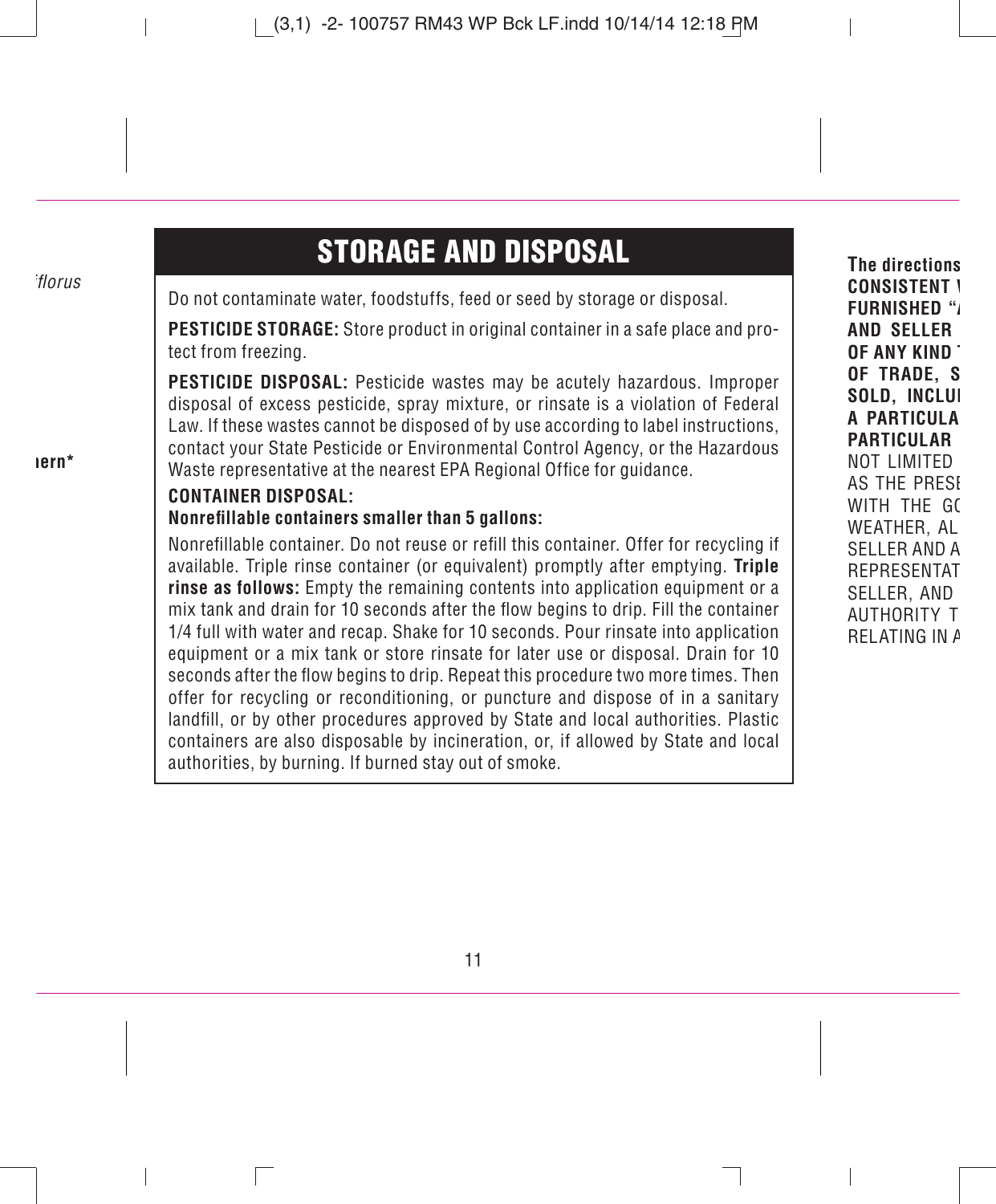### **WARRANTY DISCLAIMER**

**The directions for use of this product must be followed carefully. TO THE EXTENT CONSISTENT WITH APPLICABLE LAW, (1) THE GOODS DELIVERED TO YOU ARE FURNISHED "AS IS" BY MANUFACTURER OR SELLER AND (2) MANUFACTURER AND SELLER MAKE NO WARRANTIES, GUARANTEES, OR REPRESENTATIONS OF ANY KIND TO BUYER OR USER, EITHER EXPRESS OR IMPLIED, OR BY USAGE OF TRADE, STATUTORY OR OTHERWISE, WITH REGARD TO THE PRODUCT SOLD, INCLUDING, BUT NOT LIMITED TO MERCHANTABILITY, FITNESS FOR A PARTICULAR PURPOSE, USE, OR ELIGIBILITY OF THE PRODUCT FOR ANY PARTICULAR TRADE USAGE.** UNINTENDED CONSEQUENCES, INCLUDING BUT NOT LIMITED TO INEFFECTIVENESS, MAY RESULT BECAUSE OF SUCH FACTORS AS THE PRESENCE OR ABSENCE OF OTHER MATERIALS USED IN COMBINATION WITH THE GOODS, OR THE MANNER OF USE OR APPLICATION, INCLUDING WEATHER, ALL OF WHICH ARE BEYOND THE CONTROL OF MANUFACTURER OR SELLER AND ASSUMED BY BUYER OR USER. THIS WRITING CONTAINS ALL OF THE REPRESENTATIONS AND AGREEMENTS BETWEEN BUYER, MANUFACTURER AND SELLER, AND NO PERSON OR AGENT OF MANUFACTURER OR SELLER HAS ANY AUTHORITY TO MAKE ANY REPRESENTATION OR WARRANTY OR AGREEMENT RELATING IN ANY WAY TO THESE GOODS.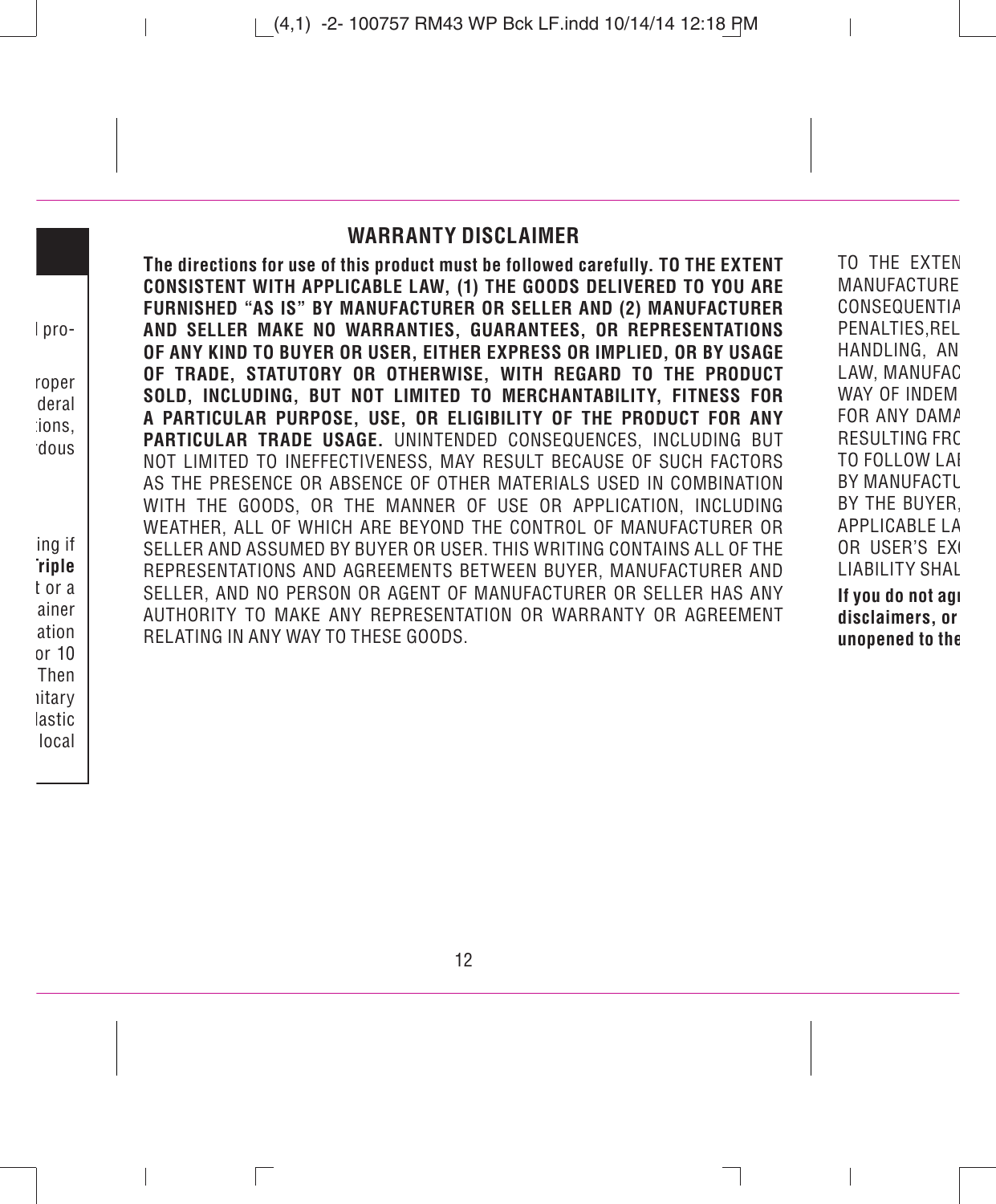### **LIMITATION OF LIABILITY**

TO THE EXTENT CONSISTENT WITH APPLICABLE LAW, IN NO EVENT SHALL MANUFACTURER OR SELLER BE LIABLE FOR SPECIAL, INCIDENTAL, OR DAMAGES, OR FOR DAMAGES IN THEIR NATURE OF PENALTIES,RELATING TO THE GOODS SOLD, INCLUDING USE, APPLICATION, HANDLING, AND DISPOSAL. TO THE EXTENT CONSISTENT WITH APPLICABLE LAW, MANUFACTURER OR SELLER SHALL NOT BE LIABLE TO BUYER OR USER BY WAY OF INDEMNIFICATION TO BUYER OR TO CUSTOMERS OF BUYER, IF ANY, OR FOR ANY DAMAGES OR SUMS OF MONEY, CLAIMS OR DEMANDS WHATSOEVER, RESULTING FROM OR BY REASON OF, OR RISING OUT OF THE MISUSE, OR FAILURE TO FOLLOW LABEL WARNINGS OR INSTRUCTIONS FOR USE, OF THE GOODS SOLD BY MANUFACTURER OR SELLER TO BUYER. ALL SUCH RISKS SHALL BE ASSUMED BY THE BUYER, USER, OR ITS CUSTOMERS. TO THE EXTENT CONSISTENT WITH APPLICABLE LAW, TO THE EXTENT CONSISTENT WITH APPLICABLE LAW BUYER'S OR USER'S EXCLUSIVE REMEDY, AND MANUFACTURER'S OR SELLER'S TOTAL LIABILITY SHALL BE FOR DAMAGES NOT EXCEEDING THE COST OF THE PRODUCT. **If you do not agree with or do not accept any of directions for use, the warranty disclaimers, or limitations on liability, do not use the product, and return it** 

**unopened to the Seller, and the purchase price will be refunded.**